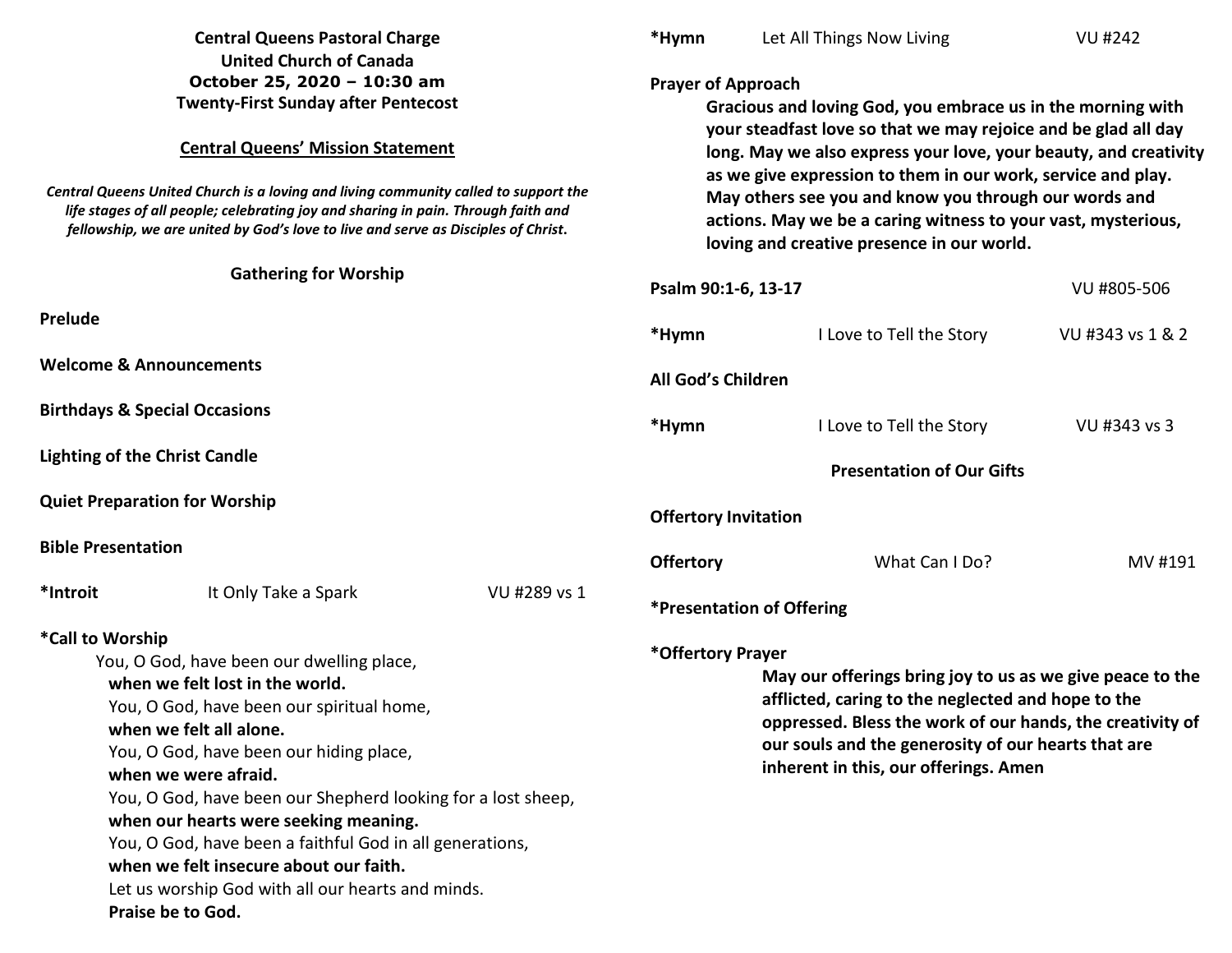## **Listening for the Word**

|                                                 |                           |        | <b>Church Office</b>                                                                                                                                                                                               |                                                                            |  |  |
|-------------------------------------------------|---------------------------|--------|--------------------------------------------------------------------------------------------------------------------------------------------------------------------------------------------------------------------|----------------------------------------------------------------------------|--|--|
| <b>Sacred Readings</b>                          |                           |        | <b>Office Hours</b>                                                                                                                                                                                                | Wednesday & Thursday                                                       |  |  |
|                                                 |                           |        |                                                                                                                                                                                                                    | $9 am - 12 pm$                                                             |  |  |
| Deuteronomy 34:1-12                             |                           |        | Phone                                                                                                                                                                                                              | 902-964-2221                                                               |  |  |
|                                                 |                           |        | Email                                                                                                                                                                                                              | office@cquc.ca                                                             |  |  |
| <b>Matthew 22:34-36</b>                         |                           |        |                                                                                                                                                                                                                    |                                                                            |  |  |
| Anthem                                          |                           |        | <b>Warm Welcome to All</b> – We are glad you are here as a visitor, a seeker,                                                                                                                                      |                                                                            |  |  |
|                                                 |                           |        | someone looking for a new church home, or as a regular worshiper.                                                                                                                                                  |                                                                            |  |  |
| Sermon                                          |                           |        |                                                                                                                                                                                                                    |                                                                            |  |  |
|                                                 |                           |        | Today's Bulletins are placed in loving memory of Harvey Bertram.                                                                                                                                                   |                                                                            |  |  |
| <b>Pastoral Prayer</b>                          |                           |        | Lovingly remembered by Velda, Gregory, Allan, Kimberley & Families.                                                                                                                                                |                                                                            |  |  |
|                                                 |                           |        |                                                                                                                                                                                                                    |                                                                            |  |  |
| <b>Responding to the Word</b>                   |                           |        | Life Work of Our Church                                                                                                                                                                                            |                                                                            |  |  |
| *Hymn                                           | Come Touch our Hearts     | MV #12 | Greg's Office Hours: Tuesday, Wednesday and Thursday from 9 am - 12<br>pm. Friday - he will be visiting the hospital. If you wish to meet with Greg                                                                |                                                                            |  |  |
| *Blessing                                       |                           |        | outside the scheduled hours, please call 902-964-2291 or email<br>minister@cquc.ca for an appointment.                                                                                                             |                                                                            |  |  |
| <b>Extinguishing of the Candle</b>              |                           |        |                                                                                                                                                                                                                    |                                                                            |  |  |
|                                                 |                           |        |                                                                                                                                                                                                                    | In-Church Services: Registration will be required. To registration, please |  |  |
| <b>Choral Benediction</b><br>Go Now In Peace    |                           |        | call 902-964-2221 or email minister@cquc.ca. Masks will be required<br>when entering or exiting the church.                                                                                                        |                                                                            |  |  |
| <b>Postlude</b>                                 |                           |        |                                                                                                                                                                                                                    |                                                                            |  |  |
| * Please stand as you are able                  |                           |        |                                                                                                                                                                                                                    |                                                                            |  |  |
|                                                 |                           |        |                                                                                                                                                                                                                    | Official Board Meeting - The next Official Board meeting will be held on   |  |  |
| <b>Ministers</b>                                | All of us                 |        |                                                                                                                                                                                                                    | Thursday, November 19 <sup>th</sup> , at 7 pm in the church.               |  |  |
| <b>Clergy</b>                                   | <b>Rev Greg Davis</b>     |        |                                                                                                                                                                                                                    |                                                                            |  |  |
| Office Hours<br>Tuesday, Wednesday & Thursday   |                           |        |                                                                                                                                                                                                                    |                                                                            |  |  |
|                                                 | $9 am - 12 pm$            |        |                                                                                                                                                                                                                    |                                                                            |  |  |
| Office Phone                                    | 902-964-2291              |        | "Bookworms United" - Come join us on a journey to new worlds! The                                                                                                                                                  |                                                                            |  |  |
| Email                                           | minister@cquc.ca          |        | "Bookworms United" is a group of friendly folk who like to read. We                                                                                                                                                |                                                                            |  |  |
| <b>Kirk Neville</b><br><b>Ministry of Music</b> |                           |        | meet monthly to share thoughts about a selected book and to enjoy<br>each other's company. Our next meeting is on Wednesday, November<br>$5th$ , at 11 am. If you are interested in joining us, please contact the |                                                                            |  |  |
| Website                                         | https://cquc.ca/index.htm |        |                                                                                                                                                                                                                    |                                                                            |  |  |

church office at 902-964-2221 or email *office@cquc.ca*. All are welcome!